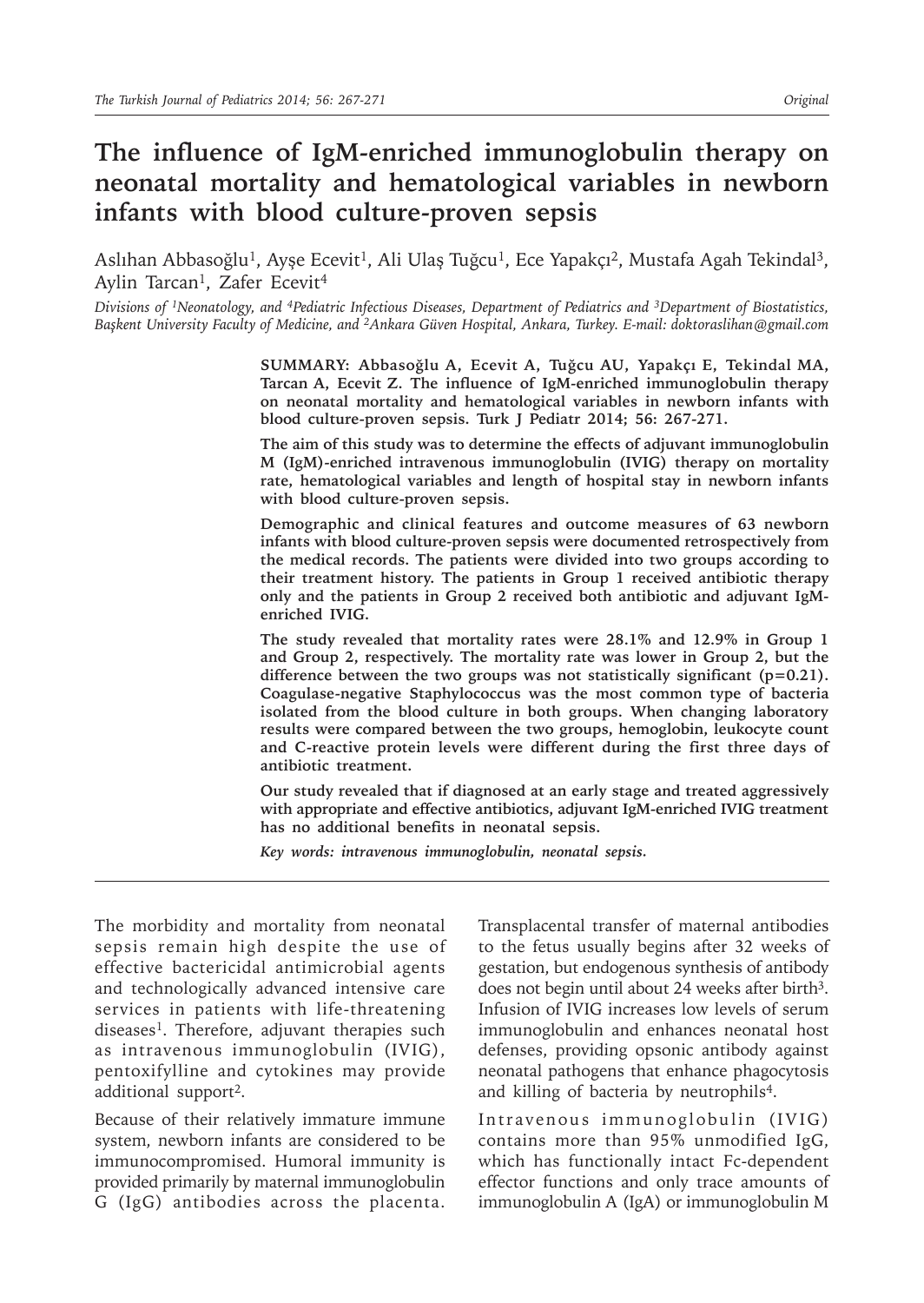(IgM)<sup>5</sup>. Different commercial IVIG preparations have been described in sepsis studies, including those containing over 96% IgG or IgM-enriched. The IgM-enriched preparation (Pentaglobin®, Biotest Pharma, Germany) contains 38 g/L IgG, 6 g/L IgM, and 6 g/L IgA. The IgM-enriched IVIG has been accepted as more physiological when compared with human plasma, which contains all three immunoglobulin classes<sup>6</sup>.

Intravenous immunoglobulin (IVIG) has been used for the prevention and treatment of neonatal sepsis since the 1980's, but its usage remains controversial<sup>7</sup>. Some studies found significant differences in clinical variables and outcome with IgM-enriched immunoglobulin treatment, whereas others did not. There remains an ongoing debate about the efficacy of IVIG in the treatment of neonatal sepsis.

In this retrospective study, we aimed to determine the effects of adjuvant IgM-enriched IVIG therapy on mortality rate, hematological variables (1-3 days) and length of hospital stay in newborn infants with blood cultureproven sepsis.

## **Material and Methods**

This study was carried out in a tertiary care neonatal unit in Başkent University in Turkey, from 2006-2012. Gender, gestational week, age at proven sepsis, complete blood count, C-reactive protein (CRP) (reference values: 0-5 mg/L), microorganisms isolated from blood culture, and antibiotic treatment were documented from the medical records. Clinical symptoms such as hypothermia, hyperthermia, apnea, tachypnea, tachycardia, bradycardia, hypotonia, hypotension, inotropic drug use, supplemental oxygen, presence of central catheters, total parenteral nutrition, and signs of convulsion were also reviewed based on the medical records.

Procalcitonin, CRP, interleukin-6, interleukin-8, tumor necrosis factor-alpha, CD11b, and neutrophil CD64 have been used recently for the diagnosis of neonatal sepsis. Blood culture is the gold standard test for the definitive diagnosis of neonatal sepsis8. For this study, sepsis was defined as a positive blood culture with one or more clinical symptoms. Because of increasing antibiotic resistance, adjuvant therapies such as IVIG, pentoxifylline, cytokines, and granulocyte transfusions are also used for treatment<sup>2</sup>. In our study, we used IgM-enriched IVIG as an adjuvant treatment. The patients were divided into two groups according to their treatment history. The patients in Group 1 received antibiotic therapy only and the patients in Group 2 received both antibiotic and adjuvant IgM-enriched IVIG (Pentaglobin® Biotest Pharma, Dreieich, Germany), which was started on the day of the sepsis diagnosis. IgM-enriched IVIG was infused intravenously over a period of 6 hours at a dose of 5 ml/kg/ day, and repeated for three consecutive days.

The statistical software SPSS (Statistical Package for the Social Sciences, Version 20, Chicago, IL, USA) was used for the calculations. All values are presented as mean±standard deviation and mean (maximum-minimum) percent and frequencies. Repeated measures of analysis of variance were the necessary pre-conditions analyzed by Mauchy's sphericity test and Box's test of equality of covariance matrices. If parametric tests (factorial design for repeated measures analysis) did not provide the preconditions, Greenhouse-Geisser (1959) or Huynh-Feldt (1976) was used for corrections to the degrees of freedom. The corrected Bonferroni test was used for multiple comparisons. Categorical data were analyzed with Fisher's exact test and chi-square test. A value of p<0.05 was considered statistically significant.

### **Results**

In this study, 63 cases in total were evaluated. Group 1 consisted of 31 newborn infants and Group 2 of 32 infants. The demographic variables and outcome measures of both groups are shown in Table I.

The study revealed that mortality rates were 28.1% and 12.9% in Group 1 and Group 2, respectively. The mortality rate was lower in Group 2, but the difference between the two groups was not statistically significant  $(p=0.21)$ .

The microorganisms isolated from the blood culture are shown in Table II. Coagulasenegative Staphylococcus and *Klebsiella pneumoniae*  were the most common types of bacteria isolated from the blood culture in both groups.

Clinical symptoms, usage of parenteral nutrition and inotropic agent and the presence of central catheter were similar in both groups (Table III).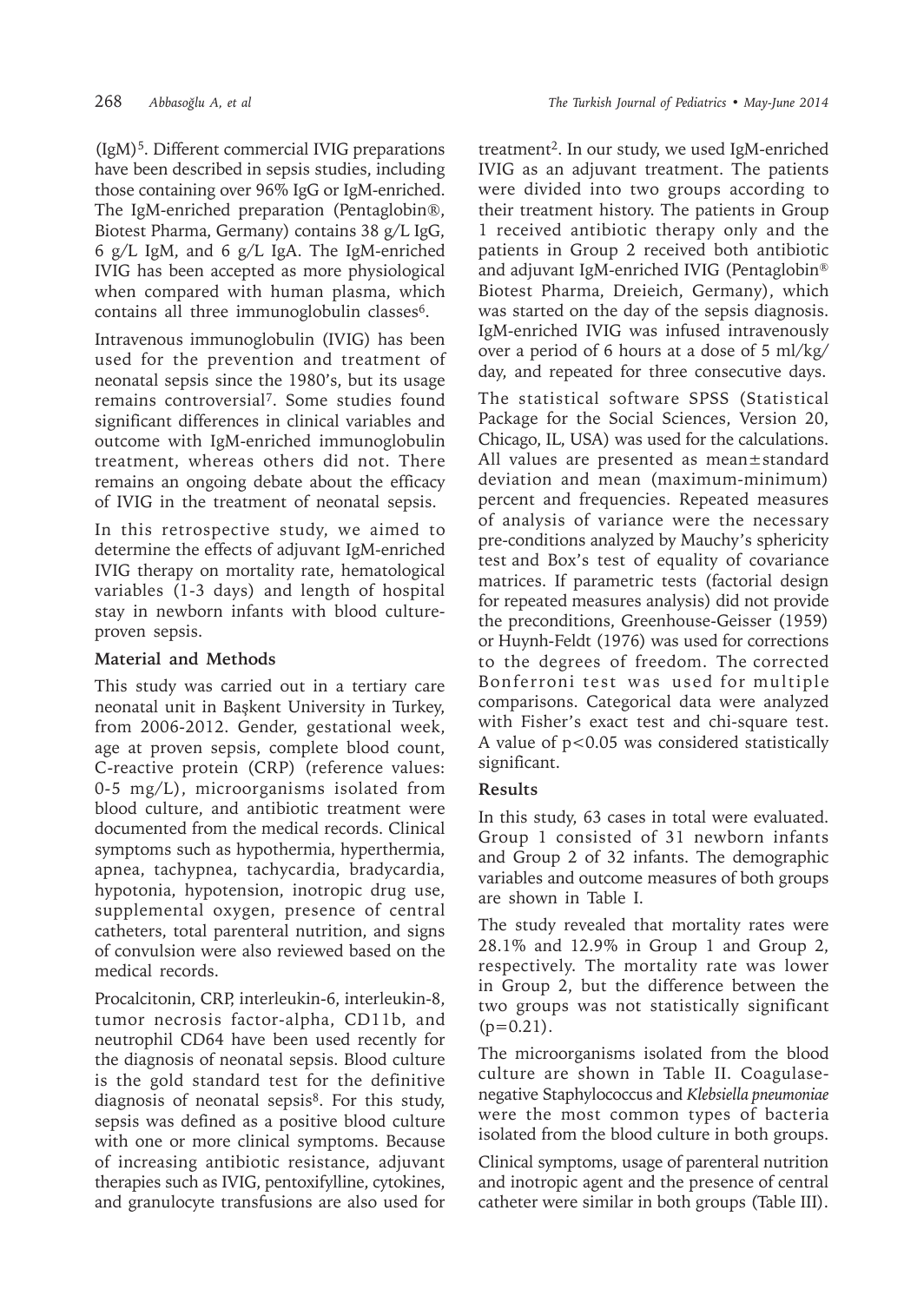| $\frac{1}{2}$                                        |                    |                  |         |  |  |  |  |
|------------------------------------------------------|--------------------|------------------|---------|--|--|--|--|
| Baseline characteristics                             | Group 1            | Group 2          | p-value |  |  |  |  |
| Gender (female/male)                                 | 18/14              | 16/15            | 0.80    |  |  |  |  |
| Gestational age (weeks)                              | $31.3 \pm 4.6$     | $29.8 + 4.1$     | 0.19    |  |  |  |  |
| Mode of delivery (vaginal delivery/cesarean section) | 10/22              | 7/24             | 0.57    |  |  |  |  |
| Birth weight (g)                                     | $1706.8 \pm 818.9$ | $1436.8 + 723.6$ | 0.17    |  |  |  |  |
| Body weight (g)                                      | $1706.8 + 144.7$   | $1436.8 + 129.9$ | 0.13    |  |  |  |  |
| Mean age (days)                                      | $24.4 \pm 25.7$    | $16.0 \pm 10.6$  | 0.09    |  |  |  |  |
| Length of hospitalization (days)                     | $55.4 \pm 33.6$    | $45.5 \pm 25.9$  | 0.19    |  |  |  |  |

**Table I.** Demographic Features and Outcome Measures

**Table II.** Distribution of Blood Culture Bacterial Isolates in the Two Groups

| Organisms                        | Group 1 | Group 2 | Total |
|----------------------------------|---------|---------|-------|
| Coagulase-negative staphylococci | 14      | 10      | 24    |
| Staphylococcus epidermidis       |         | ר       | 6     |
| Klebsiella pneumoniae            | 10      |         | 19    |
| Pseudomonas aeruginosa           |         |         |       |
| Staphylococcus aureus            |         |         |       |
| Acinetobacter baumannii          |         |         |       |
| Enterococcus faecium             |         |         |       |
| Escherichia coli                 |         |         |       |
| Serratia marcescens              |         |         |       |
| Candida albicans                 |         |         |       |
| Total                            | 32      | 31      | 63    |

When changing laboratory results were compared between the two groups, hemoglobin, leukocyte count and CRP levels were different during the first three days of antibiotic treatment (Table IV). Platelet counts did not change during treatment in either group.

### **Discussion**

In this study, IgM-enriched IVIG had no impact on hematological variables, hospital length of stay or mortality in newborn infants with culture-positive sepsis.

Generally, IgM is a more potent immunoglobulin in the treatment of gram-negative sepsis due to more efficient blockade of lipopolysaccharide core on the bacterial surface and activation of complement systems. Thus, especially early IgM therapy can decrease lipid A-induced tissue damage<sup>9</sup>.

There are many studies about the use of IgM-enriched IVIG as an adjuvant therapy, with conflicting results. Norrby-Teglund et al.6 conducted a systematic review and metaanalysis on the use of polyclonal IgM-enriched IVIG in severe sepsis in adult, pediatric and neonatal patients, and found that addition of IgM-enriched IVIG to the standard treatment significantly reduced mortality from sepsis. Kreymann et al.10 analyzed studies using either polyclonal IgG IVIG or polyclonal IgM-enriched IVIG in neonates with sepsis and showed significant reduction in mortality with both types of IVIG. Erdem et al. $^{11}$  also evaluated the use of IgM-enriched immunoglobulin for the treatment of sepsis in 44 preterm infants. The mortality rates in the control group (37.5%) and immunotherapy group (30.0%) were not found significantly different. An update on the Cochrane Database showed that the use of IgM-enriched IVIG is still insufficient to support a conclusion of benefit on neonatal sepsis<sup>12</sup>. In our study, mortality rates were 28.1% and 12.9% in Group 1 and Group 2, respectively, and there was no statistically significant difference between the two groups  $(p>0.05)$ .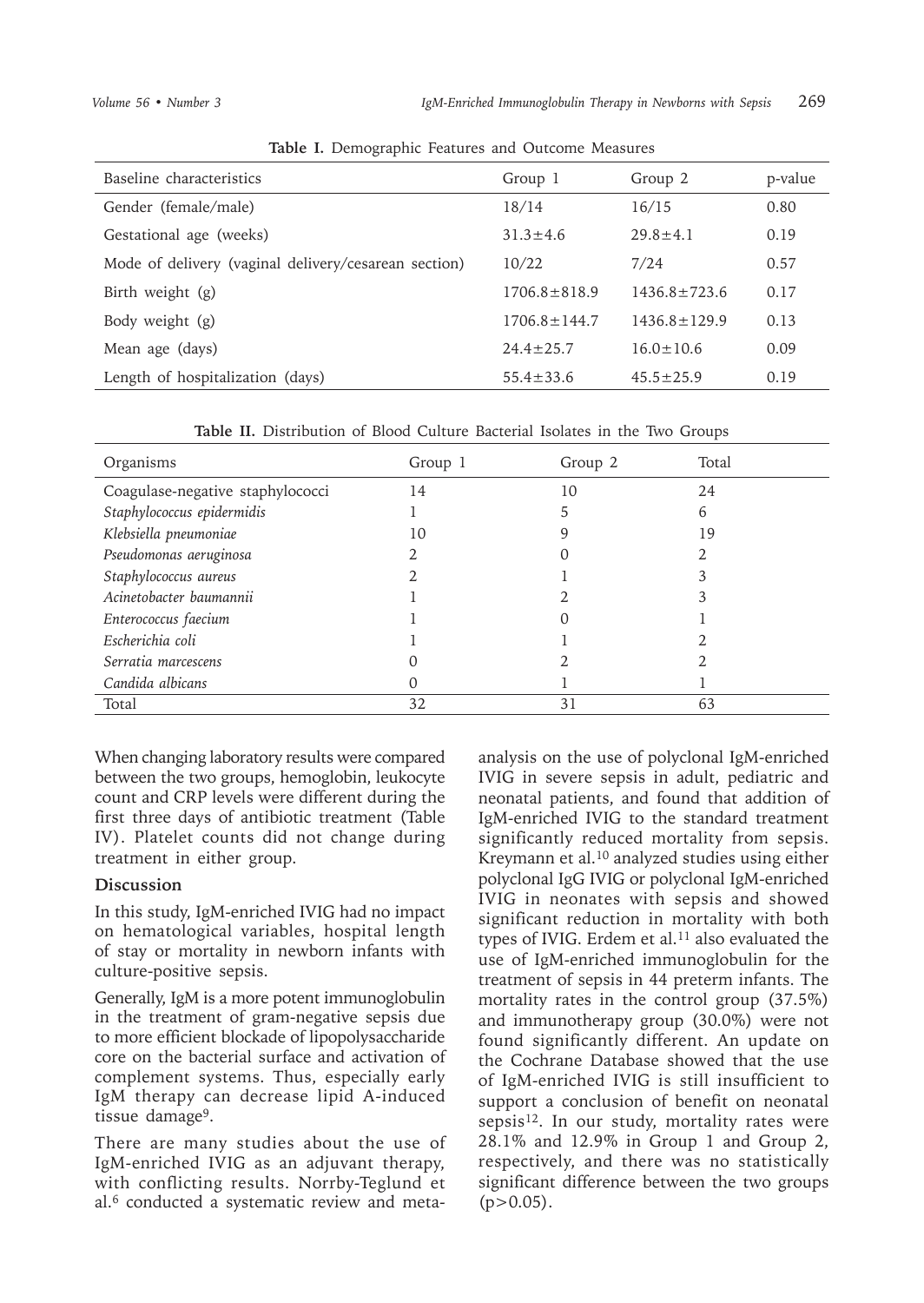| <u>Cathelen al Trebellianon</u> |         |         |         |  |  |  |
|---------------------------------|---------|---------|---------|--|--|--|
| Clinical profile                | Group 1 | Group 2 | p-value |  |  |  |
| Hypoactivity                    | 9/32    | 11/31   | 0.59    |  |  |  |
| Hypothermia                     | 0/32    | 3/31    | 0.11    |  |  |  |
| Hyperthermia                    | 7/32    | 2/31    | 0.14    |  |  |  |
| Apnea                           | 9/32    | 11/31   | 0.59    |  |  |  |
| Tachypnea                       | 2/32    | 2/31    | 1.00    |  |  |  |
| Bradycardia                     | 6/32    | 6/31    | 1.00    |  |  |  |
| Tachycardia                     | 6/32    | 4/31    | 0.73    |  |  |  |
| Hypotonia                       | 3/32    | 27/31   | 1.00    |  |  |  |
| Convulsion                      | 2/32    | 1/31    | 0.50    |  |  |  |
| Total parenteral nutrition      | 16/32   | 16/31   | 1.00    |  |  |  |
| Central catheter                | 15/32   | 16/31   | 0.80    |  |  |  |
| Inotropic support               | 10/32   | 9/31    | 1.00    |  |  |  |

|  | Table III. Clinical Features, Parenteral Nutrition, Need for Inotropic Support, and Presence of Central |                          |  |  |  |  |
|--|---------------------------------------------------------------------------------------------------------|--------------------------|--|--|--|--|
|  |                                                                                                         | Catheter at Presentation |  |  |  |  |

**Table IV.** Hematological Variables in the Two Groups during Treatment

|            |         | Pre-Treatment             | Treatment Day 1           | Treatment Day 3           | p-value |  |
|------------|---------|---------------------------|---------------------------|---------------------------|---------|--|
| Hemoglobin | Group 1 | $12.87 \pm 2.93$          | $12.71 \pm 2.22$          | $12.26 \pm 2.31$          | 0.384   |  |
| Group 2    |         | $13.80 \pm 2.97$          | $13.01 \pm 2.31$          | $12.32 \pm 2.38$          |         |  |
| Leukocyte  | Group 1 | $14214.68 \pm 6329.58$    | $18253.12 \pm 8266.79$    | $18678.12 \pm 8068.02$    |         |  |
|            | Group 2 | $12804.83 \pm 8899.20$    | $13099.67 \pm 8937.75$    | 17494.19±9220.70          | 0.082   |  |
| Platelet   | Group 1 | $256451.87 \pm 183072.76$ | $241340.62 \pm 196582.57$ | $251012.50 \pm 180627.36$ | 0.783   |  |
|            | Group 2 | $237238.70 \pm 150369.53$ | $209016.12 \pm 147349.54$ | $201945.16 \pm 194351.23$ |         |  |
| <b>CRP</b> | Group 1 | $31.32 \pm 41.74$         | $82.73 \pm 62.55$         | $50.47 \pm 44.86$         | 0.414   |  |
|            | Group 2 | $19.18 \pm 36.63$         | $61.74 \pm 39.98$         | $46.76 \pm 49.11$         |         |  |

CRP: C-reactive protein.

Intravenous immunoglobulin (IVIG) is generally a safe medication, but it does inherit some risks of serious adverse effects, particularly hematologic toxicities such as hemolytic anemia, arterial and venous thrombosis, and cytopenia<sup>13</sup>. Haque et al.<sup>9</sup> compared the time interval from abnormal laboratory results at the beginning of treatment until their normalization among the standard IVIG, IgM-enriched IVIG and control groups in the treatment of neonatal sepsis. The time lapse to normalization of values was 19.1 hours for leukocyte count, 25.6 hours for platelet count and 53.2 hours for CRP in the IgM-enriched immunoglobulin group. They found that leukocyte counts and immature to total neutrophil ratio (I/T ratio) improved faster in the IgM-enriched IVIG group compared with either the standard IVIG or the control group in neonatal sepsis. In our study, IgM-enriched immunoglobulin did not impact hemoglobin, leukocyte, platelet counts, or CRP levels. There were no statistically significant

differences between the two groups (p>0.05). These differences can be explained by the difference in the design of these two studies. The study of Haque et al.<sup>9</sup> was composed of both culture-proven and suspected sepsis cases, whereas our study was composed of only culture-proven neonatal sepsis cases. The observation regarding the length of hospital stay was similar to some other studies<sup>14,15</sup>. Tugrul et al. $14$  observed that length of stay in the intensive care unit was similar between the IgM-enriched IVIG and control groups among septic adult patients. Neilson et al.<sup>15</sup> reported that IgM-enriched IVIG reduced the risk of mortality of severe sepsis in adult patients but had no effect on intensive care unit length of stay. In our study, the length of hospital stay was found similar between the two groups. The length of hospital stay was 55.4±33.6 and 45.5±25.9 days in Groups 1 and 2, respectively, and there was no statistically significant difference between the two groups